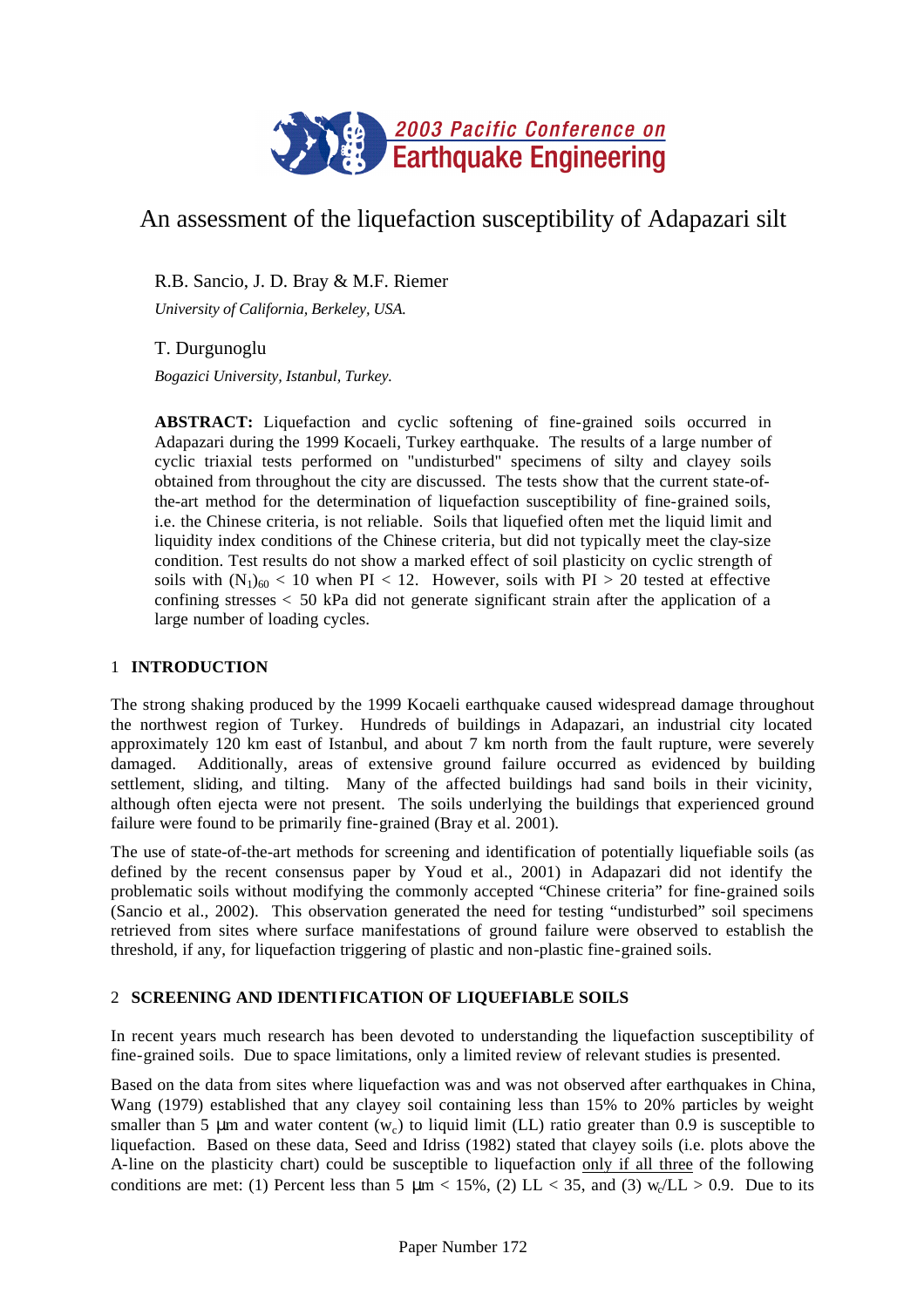origin, this standard is known in the literature as the "Chinese criteria."

Koester (1992) noted that the determination of LL by means of the fall cone used in China produced values that are about 4 points higher than those values determined by means of the Casagrande percussion device. Hence, Koester recommended a slight reduction of the LL condition of the Chinese criteria before using it as a screening tool when the Casagrande method has been used. Similarly, Andrews and Martin (2000) reduced the LL condition for liquefaction susceptibility to < 32. Andrews and Martin then used  $2\mu$ m as the limit between silt-size and clay-size particles, with  $\lt 10\%$ clay-size particles being necessary for a silty or clayey soil to be liquefiable. Moreover, Andrews and Martin dropped the  $w_c/L$  ratio as a condition in their liquefaction susceptibility criteria of silty soils.

After the 1989 Loma Prieta earthquake, Boulanger et al. (1998) noted that a deposit of clayey soil might have contributed to the surface deformations observed at the Moss Landing site. They concluded that indiscriminate use of the Chinese criteria as a substitute for detailed laboratory and insitu testing should be avoided. Similarly, Perlea (2000) recommends laboratory testing as the best way to evaluate the liquefaction susceptibility and post-cyclic undrained strength of cohesive soils.

The location of a soil on the Casagrande plasticity chart and, or in combination with, the use of the "C" descriptor of the Unified Soil Classification System (USCS) have also been introduced as a tool to identify potentially liquefiable soils. Youd (1998) recommends the Chinese criteria as a generally conservative predictive tool. Additionally, he follows a series of assumptions to state that natural soil deposits that have a "C" descriptor (e.g. CH, CL, SC, and GC) are screened as nonliquefiable. Possibly liquefiable fine-grained soils should have  $LL < 35$  and plot below the A-line or have PI  $< 7$ . Seed et al. (2001) indicate that soils that have LL < 30 and PI < 10 are liquefiable, and those with  $30 < L$ L < 40 and 10 < PI < 12 fall into an "uncertain range". Undisturbed samples of soils that plot in that region of the plasticity chart should be obtained for laboratory testing. Polito (2001) used a wider range of the plasticity chart, and according to his criteria, soils with  $LL < 25$  and  $PI < 7$  are liquefiable. Soils that have  $25 < LL < 35$  and  $7 < PI < 10$  are potentially liquefiable, and finally soils with  $35 < LL$  $<$  50 and 10  $<$  PI  $<$  15 are susceptible to cyclic mobility.

The current state-of-the-art and state-of-the-practice for liquefaction study is established in the summary report from the 1996 NCEER and 1998 NCEER/NSF workshops on evaluation of liquefaction resistance of soils (Youd et al., 2001). Therein, the use of the Chinese criteria is recommended to confirm the liquefaction susceptibility of silts and clays.

# 3 **SAMPLING AND TESTING PROCEDURES**

### 3.1 **Field sampling**

"Undisturbed" soil samples were obtained using two different types of fixed piston samplers. The Geonor K-200 54-mm piston sampler (Andresen and Kolstad, 1979) was used initially. With this device, samples are obtained using thin walled steel tubes of constant internal diameter,  $ID = 54$  mm, and outside diameter,  $OD = 57$  mm. The tubes were pushed a length between 45 cm and 50 cm using a hydraulic jack mounted on the drilling machine. About two-thirds of the specimens tested were obtained using the Dames and Moore hydraulic piston sampler. This sampler uses thin walled brass tubes of constant internal diameter,  $ID = 61.21$  mm, and outside diameter,  $OD = 63.5$  mm. The tubes are pushed into the soil a length of 45 cm using the pressure provided by the circulation water. The use of the brass tubes is advantageous in that the friction between the soil and the tube is reduced, and the area ratio, defined by Hvorslev (1949) as  $C_a = 100*(OD^2-ID^2)/ID^2$ , is reduced from 11.4% for the steel tubes to 7.6% for the brass tubes. These effects reduce the degree of disturbance of the soil sample. Following the extraction of the sample from the borehole, plastic caps were taped at the top and bottom, and the tube was placed upright in a box. The tubes were then carefully transported by car from Adapazari to Istanbul, where the soils were tested.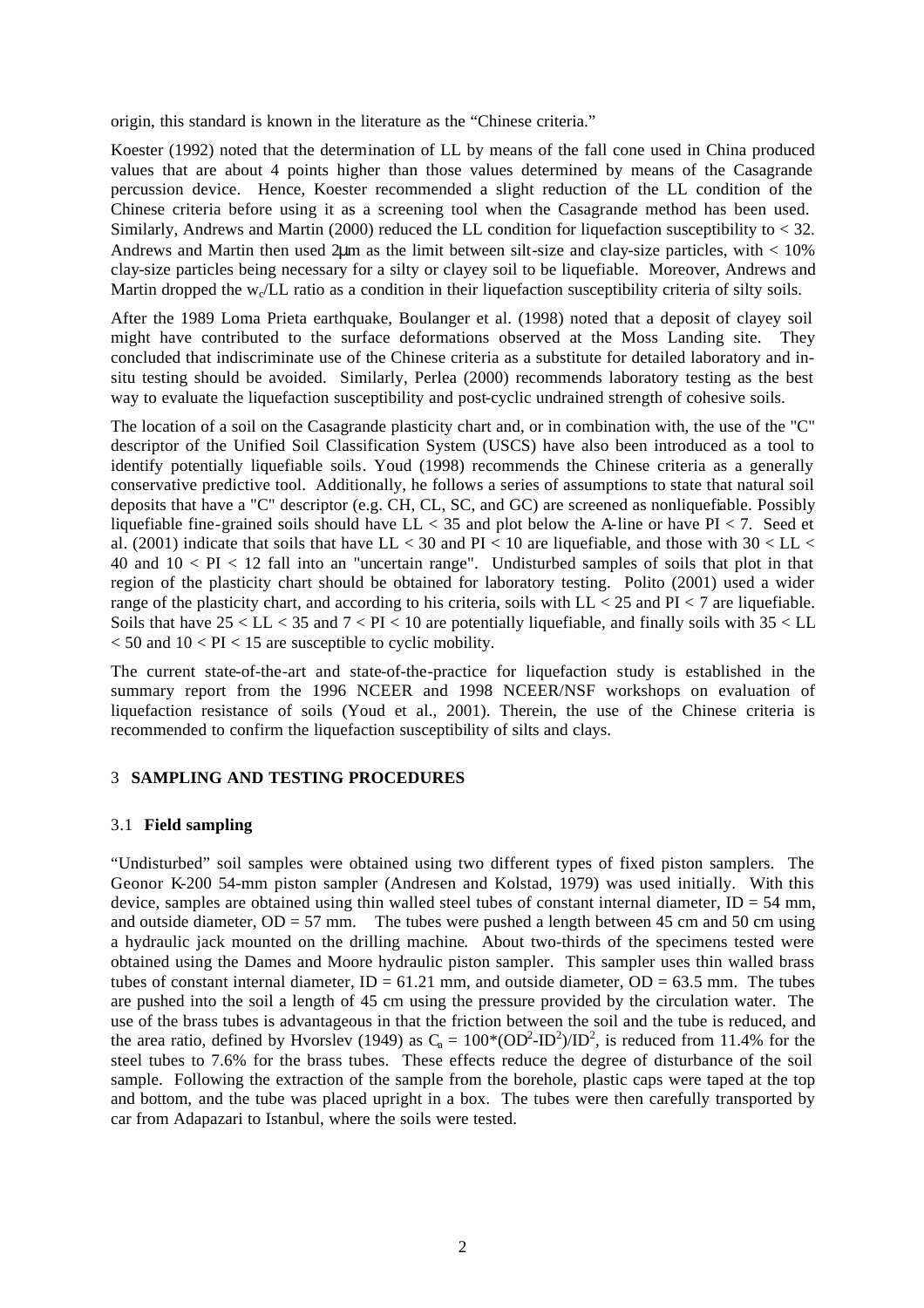# 3.2 **Testing equipment**

All tests in this study were performed using the Automated Triaxial Testing System (Li et al. 1988) in the geotechnical laboratory of ZETAS Corporation in Istanbul, Turkey. This testing system is a modification and extension of the CKC electropneumatic cyclic triaxial testing system described by Chan (1982). The instrumentation of this equipment includes five sensors: an external load cell and external LVDT to monitor the axial load and vertical displacement, respectively and three differential pressure transducers to measure the chamber pressure, the effective stress, and the volume change. The system is controlled by a computer through the Georobot software (v. 5.2), and allows closed-loop stress controlled cyclic loading at low frequencies, and open-loop control at 1 Hz.

A series of cyclic triaxial tests were first performed on Monterey sand following the methodology described by Silver et al. (1976), and the testing equipment and procedure were shown to produce results consistent with those previously published.

# 3.3 **Specimen preparation and testing procedure**

Trimming was avoided to minimize disturbance. However, the upper 5 to 10 cm of soil that was disturbed due to drilling was removed, and similarly, 5 to 10 cm of soil was removed from the bottom end of the tube. The sampling tubes were fixed onto the circular vice of a vertical extruder and cut at the desired length using a rotating tube cutter. The length was chosen so that the sample would have a height to width ratio between 2.1 and 2.5. To avoid radial deformation of the tube and possible disturbance to the soil during the cutting operation, two stiffening rings were placed above and below the location of the cut. Additionally, the tube cutter was turned slowly while applying gentle pressure. There was no visual evidence of reduction in diameter due to inward folding of the edges of the tube. The burrs produced by the cut were removed from the top end of the tube prior to extrusion.

The soil was pushed upwards in the same direction of movement during sampling. The upper portion of the exposed sample that was damaged during the deburring operation was removed using a wire saw. Once the desired length had been extruded the specimen was cut at the bottom using a wire saw and carefully placed over the bottom platen of the triaxial cell. Capillary stresses in these fine-grained soils were sufficient to temporarily maintain freestanding specimens. The top platen was set over the specimen and a 0.3 mm-thick latex membrane was placed around the specimen using a membrane stretcher. The membrane was sealed to the platens with O-rings, the top drainage line was connected and a small vacuum was applied to provide confinement. The value of the vacuum depended on the confining pressure at which the specimen would be tested and was equal to 30 kPa for tests at confining pressures greater than 40 kPa, and 15 kPa otherwise.

After the applied vacuum had consolidated the specimen, its height was measured with a dial gauge and its diameter at the bottom, center, and top using a Pi tape. The average of the three diameter measurements was used for the computation of the effective diameter. Comparison of height measurements performed on a large number of specimens before and after the application of the initial vacuum show small variations in height ( $\varepsilon$  < 0.5%). The triaxial cell was then fully assembled and the chamber was filled with water. Sample saturation using differential vacuum was performed using the procedure described by Riemer et al. (1999) and followed by a new height measurement and installation into the triaxial testing equipment for backpressure saturation and cyclic loading. During consolidation of the specimens to the initial confining stress, the volumetric strain was monitored and found to be  $< 1\%$ . According to the criteria used at the NGI for the assessment of specimen quality (Andresen and Kolstad, 1979), a test specimen is "very good to excellent" when the volume change due to consolidation to in-situ conditions is  $\lt 1\%$ .

The soil specimens were saturated at isotropic confining stresses  $(\sigma_{bp})$  slightly smaller than the final consolidation stress,  $\sigma'_{c}$  (e.g.  $\sigma'_{bp} = 30$  kPa, for  $\sigma'_{bp} = 40$  kPa) to avoid exceeding  $\sigma'_{c}$  during B-value measurements. For all cases,  $B > 0.98$  was achieved at relatively low backpressures (< 150 kPa), and all measurements were performed with a stress increment of 50 kPa.

Following saturation and consolidation to the desired confining stress, the cyclic test was performed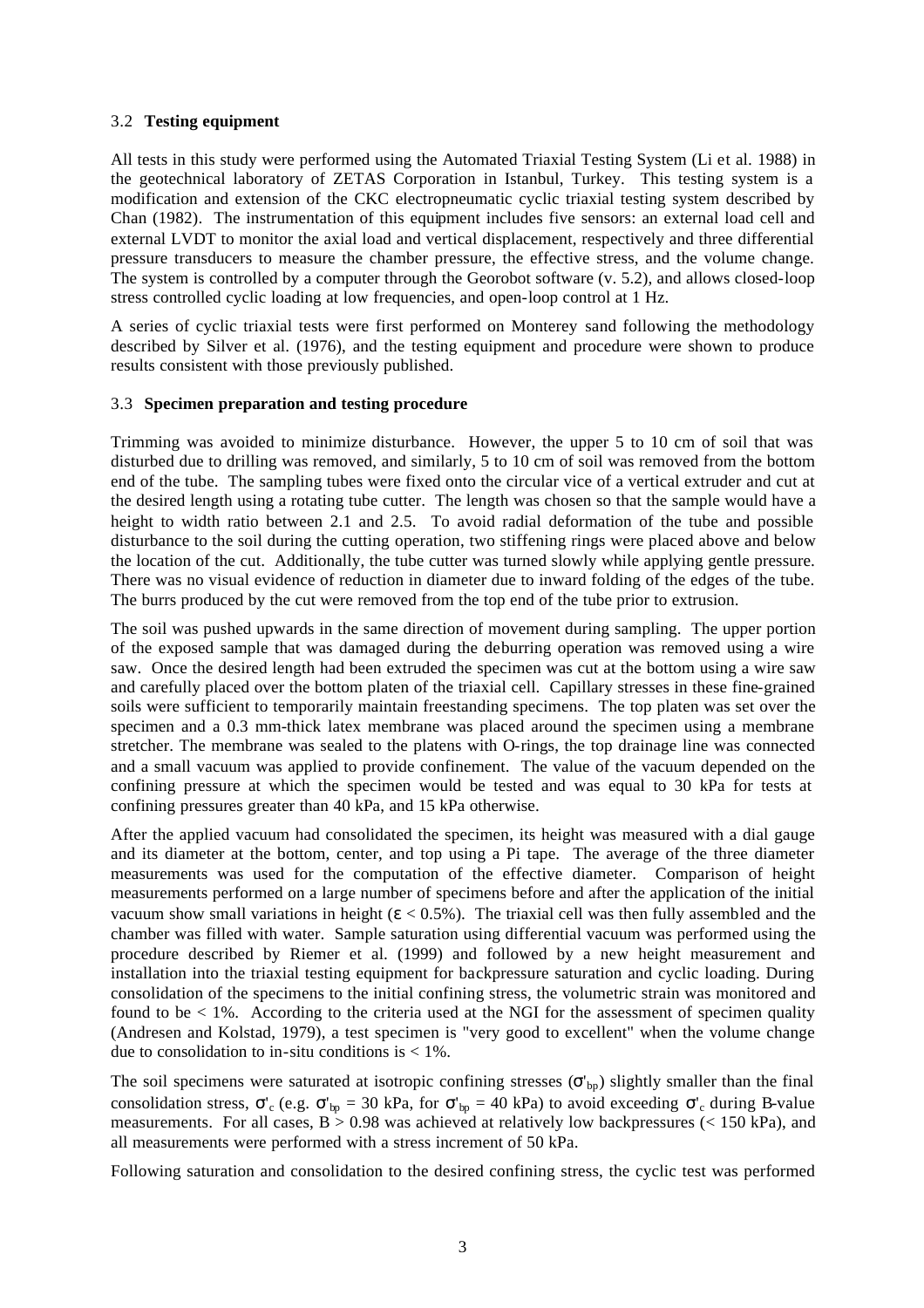by applying stress controlled sinusoidal loading under undrained conditions at a frequency of typically 1 Hz. The loading amplitude was characterized in terms of the Cyclic Stress Ratio (CSR), which for the triaxial test is defined as the maximum peak shear stress divided by the initial effective consolidation stress, σ'<sup>c</sup> . In general, one of three nominal CSRs (0.3, 0.4, and 0.5) was applied to a given specimen. The cyclic loading was applied until axial strains in excess of 4% were achieved. Figure 1 presents typical results for a cyclic test performed on non-plastic silt.



Figure 1 Typical results of an undrained cyclic triaxial test on non-plastic silt (LL  $= 23$ ). This test was performed at  $\sigma'_{c} = 50$  kPa and CSR = 0.48.

#### 4 **TESTING PROGRAM AND DISCUSSION OF TEST RESULTS**

The primary objective of the testing program was to understand the causes of ground failure observed at building sites in Adapazari after the Kocaeli earthquake given that the in-situ tests showed that the foundation soils were predominantly silts and clays. Of interest was the fact that ground failure was prevalent adjacent to structures and less observed away from them (Bray et al. 2001).

The natural variability of the soil conditions in Adapazari allowed studying the effect of various factors, such as initial confining stress, plasticity, frequency of loading, and initial shear stress on the cyclic strength of silts, clayey silts, and clays. Overall, 100 cyclic triaxial tests and 20 static tests were performed on "undisturbed" soil specimens recovered at 7 different sites throughout the city. Figure 2a presents the location on the plasticity chart of the specimens tested under cyclic triaxial conditions, and Figure 2b depicts the relationship between the LL and water content for these soils. Tests were performed on soils with a wide variety of properties that cover a large range on the plasticity scale (0 < PI < 40). It should also be noted that all specimens with  $LL < 50$  (PI ~ 20) have w<sub>c</sub>/LL > 0.8. In this paper only the effect of soil plasticity and initial confining stress will be discussed for specimens tested under initial isotropic conditions using uniform cyclic loads at a frequency of 1 Hz.

The calculation and comparison of the effective stress path (q vs. p') in the 1 Hz and 0.005 Hz cyclic tests provided evidence of the limitations of the measurements of pore water pressure changes on clayey silts and clays during a 1 Hz cyclic triaxial test. For this reason, it is unclear if these soils reach a state of zero effective stress during undrained cyclic loading at 1 Hz. In this study, the results of particular tests will be presented in terms of the number of uniform stress cycles necessary to reach 3% single amplitude (compression or extension) axial strain. Results are similar if the 5% double amplitude axial strain criterion is used.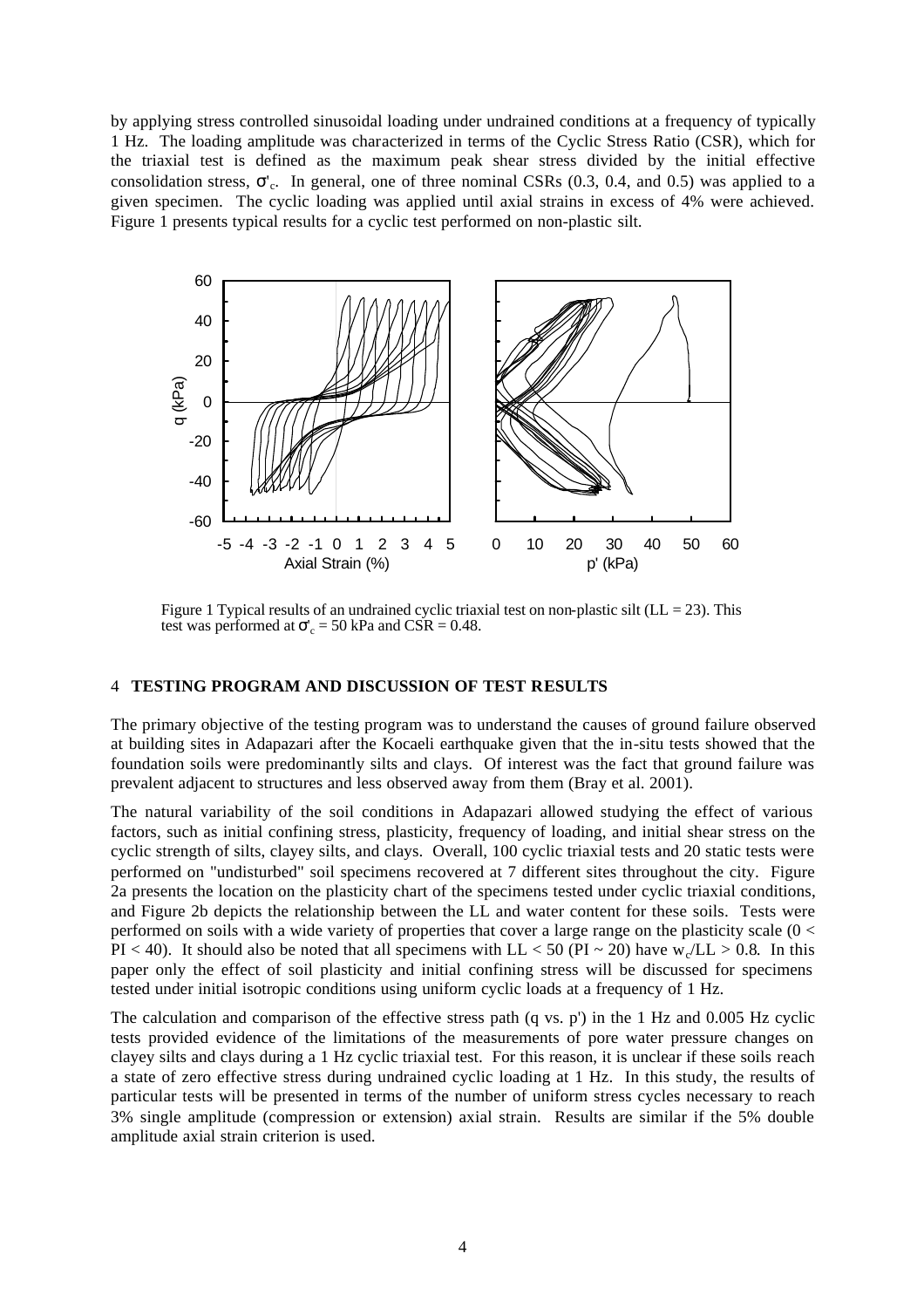

Figure 2 (a) Location on the Casagrande plasticity chart of the soils tested in this study, (b) relationship between the LL and moisture content of the soils.

#### 4.1 **Effect of plasticity index on the cyclic strength**

The effect of soil plasticity was studied by comparing the results of specimens of different plasticity tested at the same confining stress. Figure 3a and 3b present the results of tests performed at  $\sigma_c' = 40$ and 50 kPa, respectively. A distinction of the cyclic strength for soil specimens with  $PI \le 12$  could not be discerned, and the results are therefore grouped in two categories, soils with  $PI \le 12$  and soils with  $12 < PI < 20$ . It is worth mentioning that most of the data from sites that liquefied in China on which the Chinese criteria (Wang, 1979) is based, have  $PI < 12$  and  $w_c/L > 0.85$ . Additionally, this is somewhat consistent with Ishihara (1996), who defines  $PI = 10$  as the boundary after which a correction factor greater than one should be applied to the cyclic strength of soils as determined from in-situ methods. However, different from our results, Ishihara suggests the application of linearly increasing correction factors to soils with  $10 < PI < 55$ . In this study, specimens with  $PI > 20$ , and in particular when  $w_c/L < 0.8$ , did not generate significant cyclic strains after a large number of cycles had been applied at low initial confining stress ( $\sigma_c' < 50$  kPa).



Figure 3 CSR versus number of uniform cycles to reach 3% axial strain for isotropically consolidated specimens to (a) 40 kPa and (b) 50 kPa, that have  $PI \le 12$  (empty symbols) and  $PI > 12$ , filled in symbols. Note that soils with PI > 20 did not generate significant pore pressures or axial strain.

The void ratio of the 26 specimens with  $PI \le 12$  shown in Figure 3 ranges between 0.75 and 1.00, and on average  $e = 0.86$ . Given that the specimens tested are not of identical soils, it is difficult to assess the effect of density in terms of void ratio. However, the scatter of the data, particularly at 50 kPa, is sufficiently small to indicate that the possible effect of density on the cyclic resistance of the soil is negligible or compensated by another effect when the results are grouped in terms of PI. The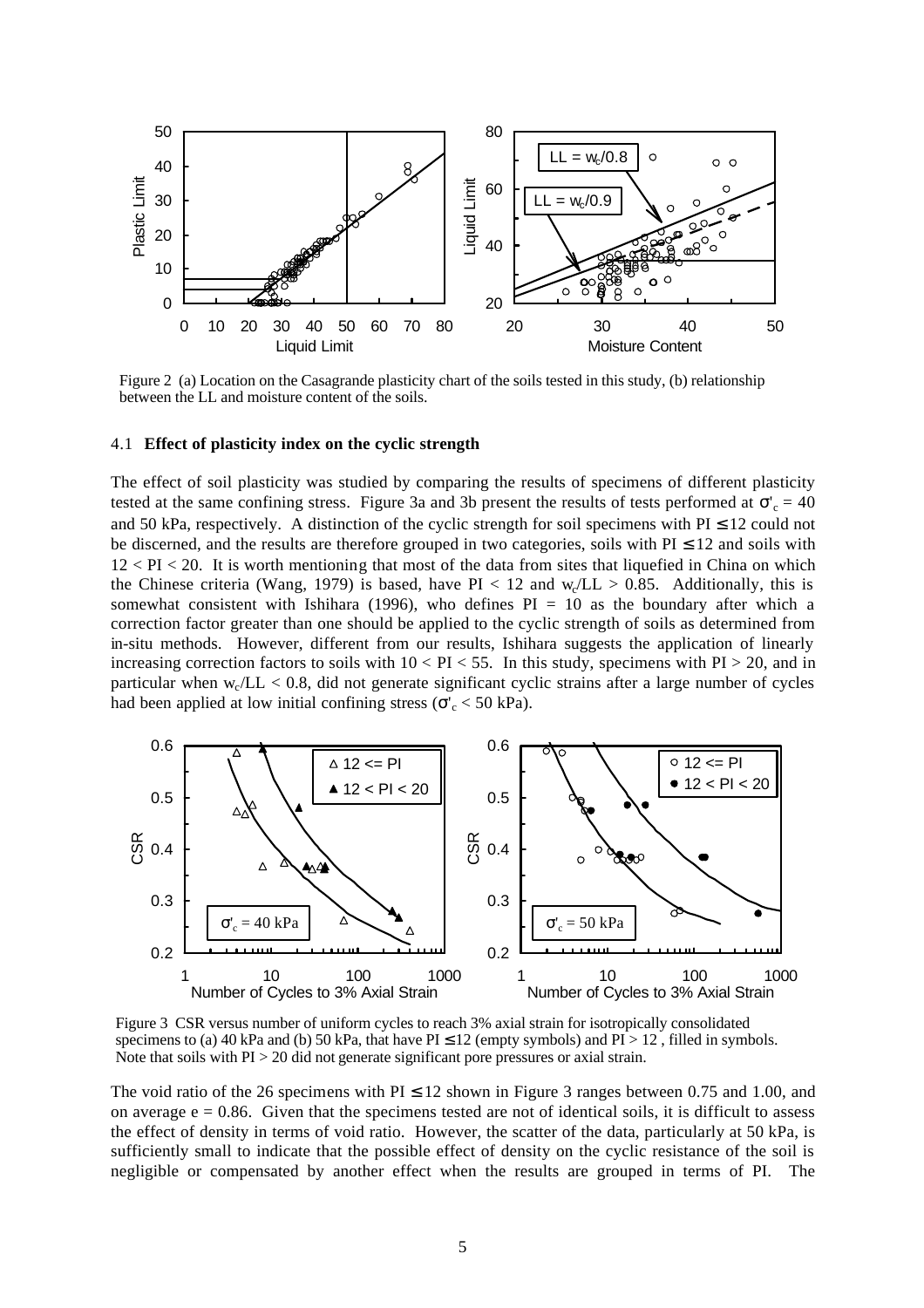normalized penetration resistances,  $(N_1)_{60}$ , in terms of the Standard Penetration Test (SPT) performed on the soil deposits tested in this study are consistently lower than 10.

### 4.2 **Effect of initial isotropic confining stress**

To assess the effect of the weight of the structure on the cyclic strength of the soil, a series of tests was performed at different initial isotropic stresses. Liquefaction analysis presented by Sancio et al. (2002) using state-of-the-art procedures delineated by Youd et al. (2001) show that the majority of the weak soil deposits at the sites of interest lie at depths generally between 2 and 5 m and have  $(N_1)_{60}$  < 10. This considered, a value of  $\sigma_c = 25$  kPa was chosen as representative of depths between 2 and 5 m in the free-field. Similarly, 40 kPa and 50 kPa were estimated as representative of the mean effective stress for soils under the corner of the mat foundation of typical 4 to 5 story structures in Adapazari. Additionally, a series of tests was performed on soils consolidated to 100 and 300 kPa.

The number of uniform stress cycles necessary to reach 3% single amplitude axial strain vs. the resultant CSR are shown in Figure 4a for specimens with PI  $\leq$  12 and  $(N_1)_{60}$  < 10. The proportionality of strength to initial confining stress can be noted from these results. From Figure 4b it is observed that in terms of CSR at 20 uniform cycles, specimens tested at  $\sigma_c$  = 25 kPa are approximately 200% stronger than those tested at 100 kPa, and about 150% stronger than specimens tested at 40 to 50 kPa. The resulting  $K_{\sigma}$  correction factor, which results from the ratio of the CSR at a given confining stress by the CSR for  $\sigma_c$  = 100 kPa at 20 cycles of loading, is presented in Figure 4b. As shown, the values obtained for the Adapazari soils with  $PI \le 12$  is consistent with that recommended by Youd et al. (2001) for stress  $> 50$  kPa when a value of  $f = 0.7$  is used.



Figure 4 (a) Cyclic stress ratio (CSR) vs. number of cycles to reach 3% single amplitude axial strain for specimens of  $PI < 12$  and  $(N_1)_{60} < 10$ , tested at 25, 40, 50, 75, 100 and 300 kPa, and (b) resulting confining pressure effect.

#### 4.3 **Evaluation of the Chinese criteria**

Figure 5 has been developed to evaluate the effectiveness of the Chinese criteria in the evaluation of the liquefaction susceptibility of the specimens tested whose results are shown in Figures 3 and 4. In Figures 4a and 4b, circles are used to depict the properties of soils with  $PI \le 12$ , squares are used for soils with  $12 <$  PI  $<$  20, and triangles represent soils with PI  $>$  20. If the Chinese criteria had been used, only about a fourth of the specimens (closed circles) would meet all three conditions. Conversely, all but four specimens of soil with  $PI \le 12$  meet the LL and w<sub>c</sub>/LL conditions of the Chinese criteria. Of these, two specimens do not meet the  $w_c/L$  condition, and two others do not meet the LL condition, yet they still liquefied in the cyclic triaxial testing at a reasonable number of loading cycles. None of the soils with  $PI > 12$  meet all three conditions of the Chinese criteria. These results indicate that the amount of particles smaller than the 5 or 2μm condition, is a poor indicator of liquefaction susceptibility of soils and should not be used.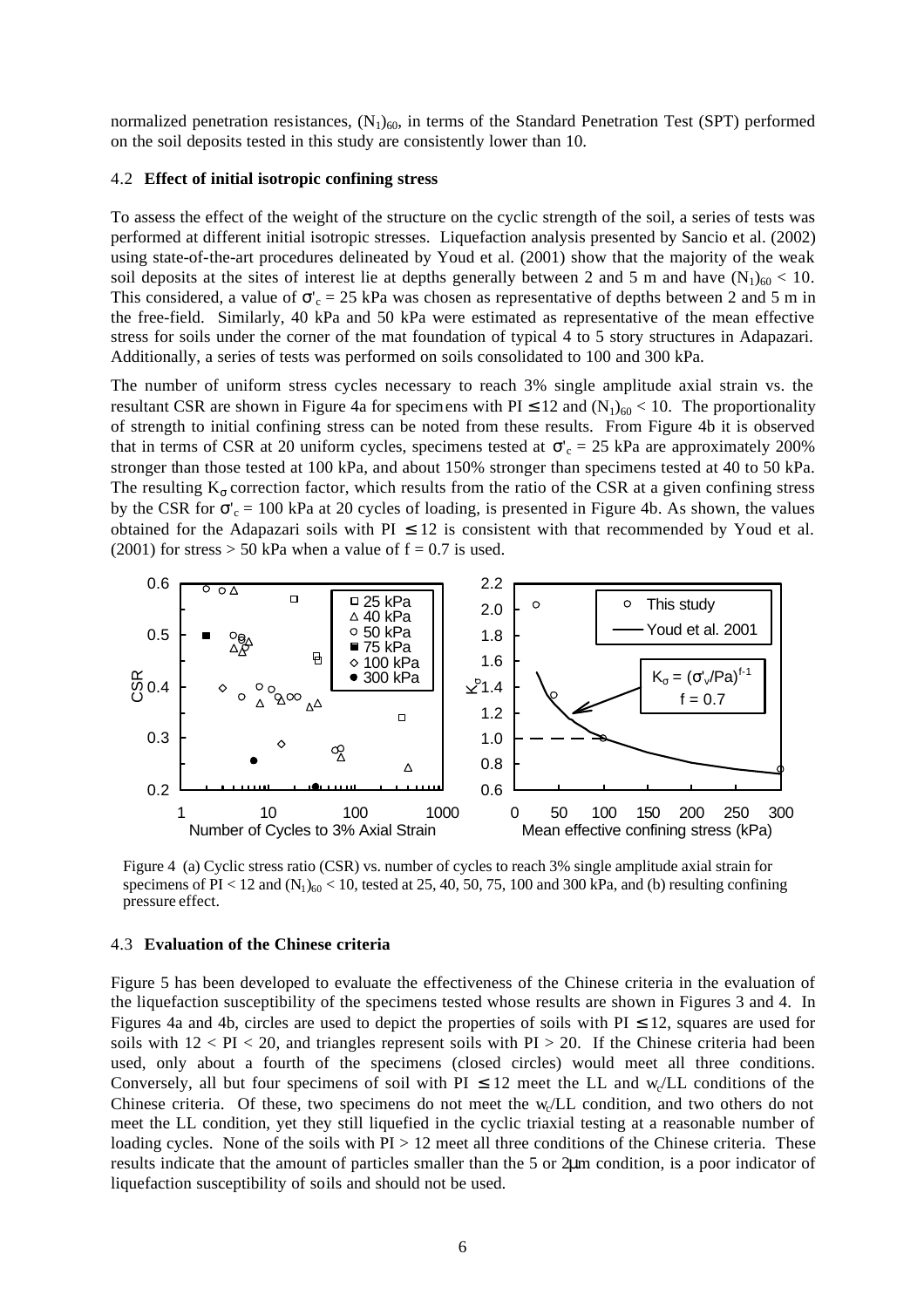

Figure 5 Graphical representation of the Chinese criteria. Specimens with  $PI \le 12$  are shown as circles, specimens with  $12 <$  PI  $<$  20 as squares, and triangles represent soils with PI  $>$  20. Filled in circles correspond to specimens that meet all three conditions of the Chinese criteria.

#### 5 **CONCLUSIONS**

Based on a large number of cyclic triaxial tests performed on "undisturbed" specimens of Adapazari silt and silty clay of low penetration resistance  $[(N_1)_{60} < 10]$ , the following conclusions are drawn:

- 1. The Chinese criteria is not effective for the evaluation of liquefaction susceptibility of fine grained soils with  $PI \leq 12$ , due primarily to the ineffectiveness of the condition on the amount of particles smaller the 5µm. Additionally, this testing program has shown that soils with  $PI > 12$ , which generally have  $LL > 35$ , can generate significant strains in a small number of cycles when a high CSR is applied.
- 2. Plasticity Index in combination with w/LL appear to be good indicators of soil liquefaction susceptibility. Fine grained soils from Adapazari with  $PI \le 12$  and  $w_c/L > 0.8$  are susceptible to liquefaction, and soils of  $12 < PI < 20$  and  $w_c/LL > 0.8$  should be tested in the laboratory to assess their liquefaction susceptibility.
- 3. A limited number of tests that were performed on specimens with  $PI > 20$  with  $w_c/L < 0.8$ , did not generate significant cyclic strains after a large number of cycles had been applied at initial confining stresses < 50 kPa.
- 4. The fact that ground failure in Adapazari was primarily observed adjacent to buildings may be attributed to, among other factors, the detrimental effect of an increase in confining stress on the cyclic strength when represented in terms of the cyclic stress ratio.
- 5. This testing program has shown that limiting  $K_{\sigma} \leq 1.0$  may be overly conservative at low confining stress.

#### 6 **ACKNOWLEDGEMENTS**

Financial support for the testing program presented herein was provided by the National Science Foundation under Grant CMS-011606. ZETAS Corporation provided the laboratory equipment and facilities in Istanbul, as well as the drilling and sampling equipment in Adapazari. Other support such as housing was provided by ZETAS Corporation and our Turkish colleagues, and this and all support is greatly appreciated.

#### REFERENCES:

Andresen, A.A. & Kolstad P., 1979. The NGI 54-mm samplers for undisturbed sampling of clays and representative sampling of coarser materials. *Proc. of the Intl. Sym. on Soil Sampling*. Singapore, 1979, 13